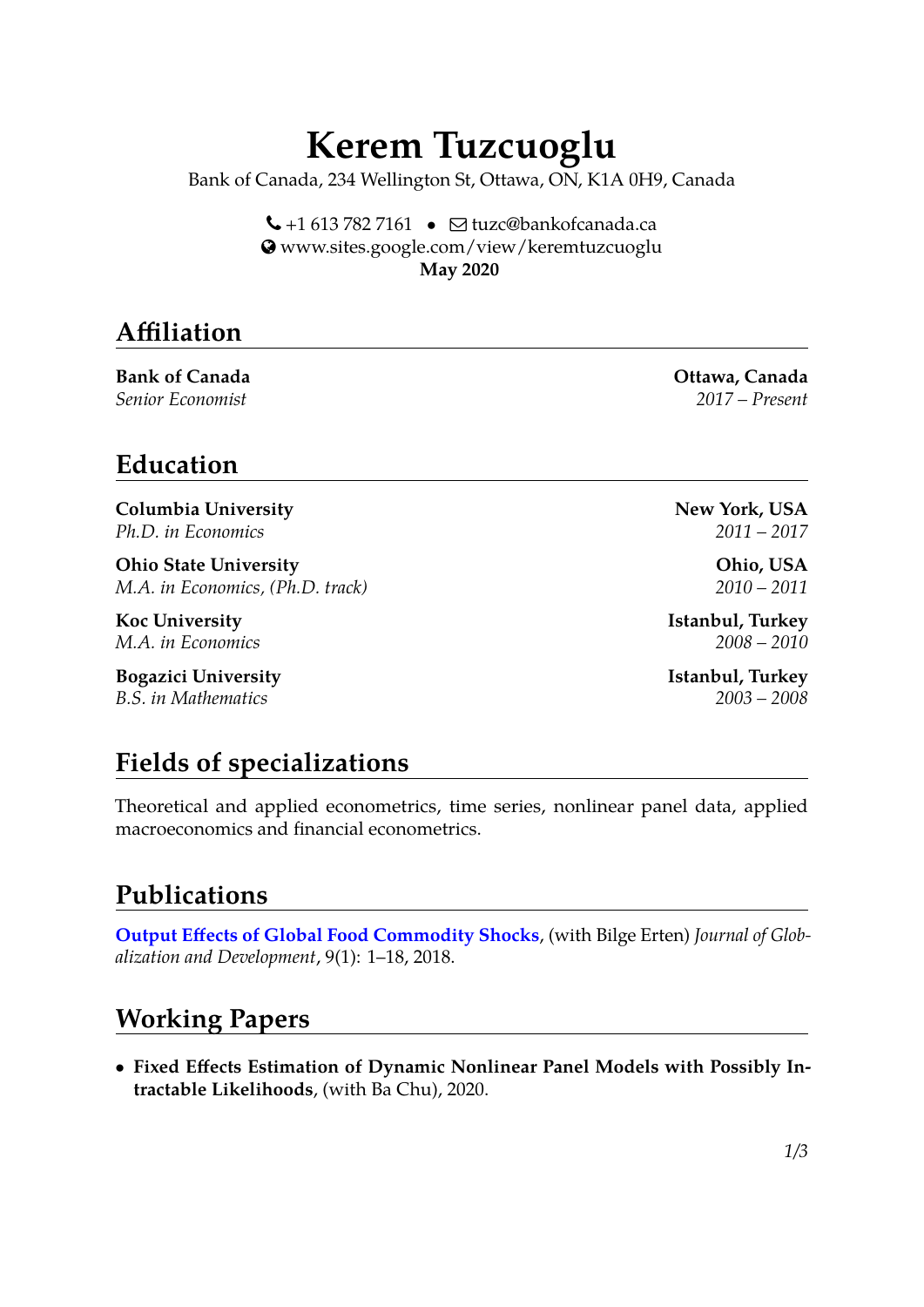- **Measuring Aggregate and Sectoral Uncertainty**, (with Luis Uzeda), 2020.
- **[Composite Likelihood Estimation of an Autoregressive Panel Probit Model with](https://www.bankofcanada.ca/wp-content/uploads/2019/05/swp2019-16.pdf) [Random Effects](https://www.bankofcanada.ca/wp-content/uploads/2019/05/swp2019-16.pdf)**, *Staff Working Paper 2019-16, Bank of Canada*, 2019.
- **[Interpreting the latent dynamic factors by threshold FAVAR model](https://www.bankofengland.co.uk/-/media/boe/files/working-paper/2016/interpreting-the-latent-dynamic-factors-by-threshold-favar-model.pdf?la=en&hash=31C290D5A5D26DAEB90848389D7878EE2641CFAC)**, (with Sinem Hacioglu Hoke) *Bank of England Staff Working Paper No. 622, Bank of England*, 2016.

## **Other Work Experience**

| <b>Bank of England</b>                          | London, UK    |
|-------------------------------------------------|---------------|
| Ph.D. Intern                                    | 2015          |
| Medivo Inc.                                     | New York, USA |
| Consultant, (Big data analysis and forecasting) | 2014          |

#### **Honors & Awards**

| • Lewis A. Sanders Endowed Fellowship in Economics, Columbia University      | $2016 - 2017$ |
|------------------------------------------------------------------------------|---------------|
| • Dissertation Fellowship, Department of Economics, Columbia University      | $2015 - 2017$ |
| • Faculty Fellowship, Department of Economics, Columbia University           | $2011 - 2016$ |
| • Wueller Teaching Award, Best TA in Ph.D. Courses, Columbia University      | 2014          |
| • Graduate School Fellowship, Department of Economics, Ohio State University | 2011          |
| • Tubitak's Fellowship for national graduate education                       | $2008 - 2010$ |

## **Languages & Programming Skills**

- Turkish (Native), English, German, French
- MATLAB, R, STATA, E-Views, Python (basic), LaTeX, Microsoft Office, Scientific **Workplace**

#### **Presentations**

- Microeconometrics: Survey Methodology and Data Science (Ottawa), Central 2019 Bank of Turkey (Ankara), Bank of Canada (Ottawa)
- NBER-NSF Time Series Conference (San Diego), International Panel Data Con- 2018 ference (Seoul), Asian Meeting of Econometric Society (Seoul), International